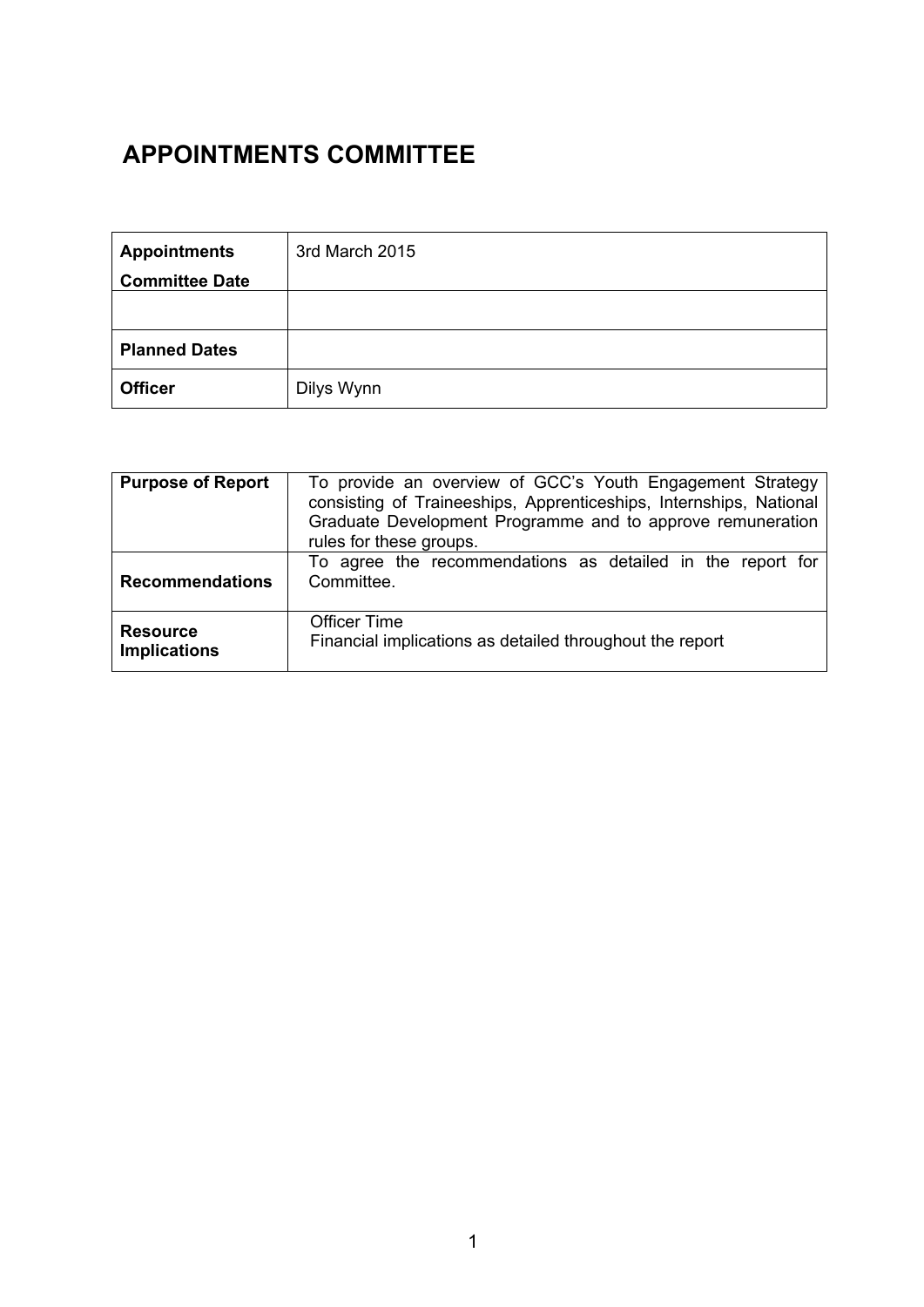# **MAIN REPORT CONTENTS**

### **Background**

As one of the largest employers in Gloucestershire and as an element of supporting the Grow Gloucestershire campaign, Gloucestershire County Council (CC) already accommodate work experience requests wherever possible and have both an Apprenticeship Scheme and are active participants in the National Graduate Development Programme (NGDP). Over the last year, the council has considered how it can consolidate its offering, and thus enhance our contribution to the Youth Economic Strategy.

The Council recognises that the start of an individual's journey to employment is often through work experience, perhaps progressing to a traineeship or an apprenticeship either within GCC or with another employer in Gloucestershire. Therefore, it is important that we offer opportunities which will benefit the start of an individual's career in order to maximise prospects for future employability and the schemes, some of which are already well established, reflect this aim.

Opportunities will necessarily involve a mix of paid and unpaid placements. Over the last year or so there has been wide publicity concerning organisations offering unpaid extended placements, often called internships. Therefore, as a large local employer, it is important that the council treats work experience placements with a high level of probity and makes a clear distinction between short term (unpaid) work shadowing and an individual undertaking (paid) work on behalf of the council.

## **Purpose of Report**

This report sets out the overall range of schemes; and recommends the introduction of two new remunerated schemes

# **Existing Schemes**

# **Apprenticeships**

This programme was introduced in 2010. The aim of the scheme is to encourage young people into careers by improving their skills and therefore increasing their long term prospects of employment. GCC pays the enhanced national rate to attract a higher calibre of candidate which also serves to demonstrate to apprentices that their work within GCC is valued. The Council currently has 16 apprentices.

# **National Graduate Development Programme**

The NGDP is a two year graduate management development programme, run by the Local Government Association. The programme has been set up to provide local government with high-calibre managers that communities need by giving committed graduates the training and opportunities to make a positive impact in the sector. This unique development offer provides experience in a dynamic, exciting work environment and is seen as a launch pad into a successful career in local government.

The Council has participated in the National Graduate Development Programme since its inception and have successfully recruited National Management Trainee's (NMTs) and have a good retention rate. As part of the Council's Organisational Development Plan, the council plan to recruit one/two new National Management Trainees (NMT) in 2015.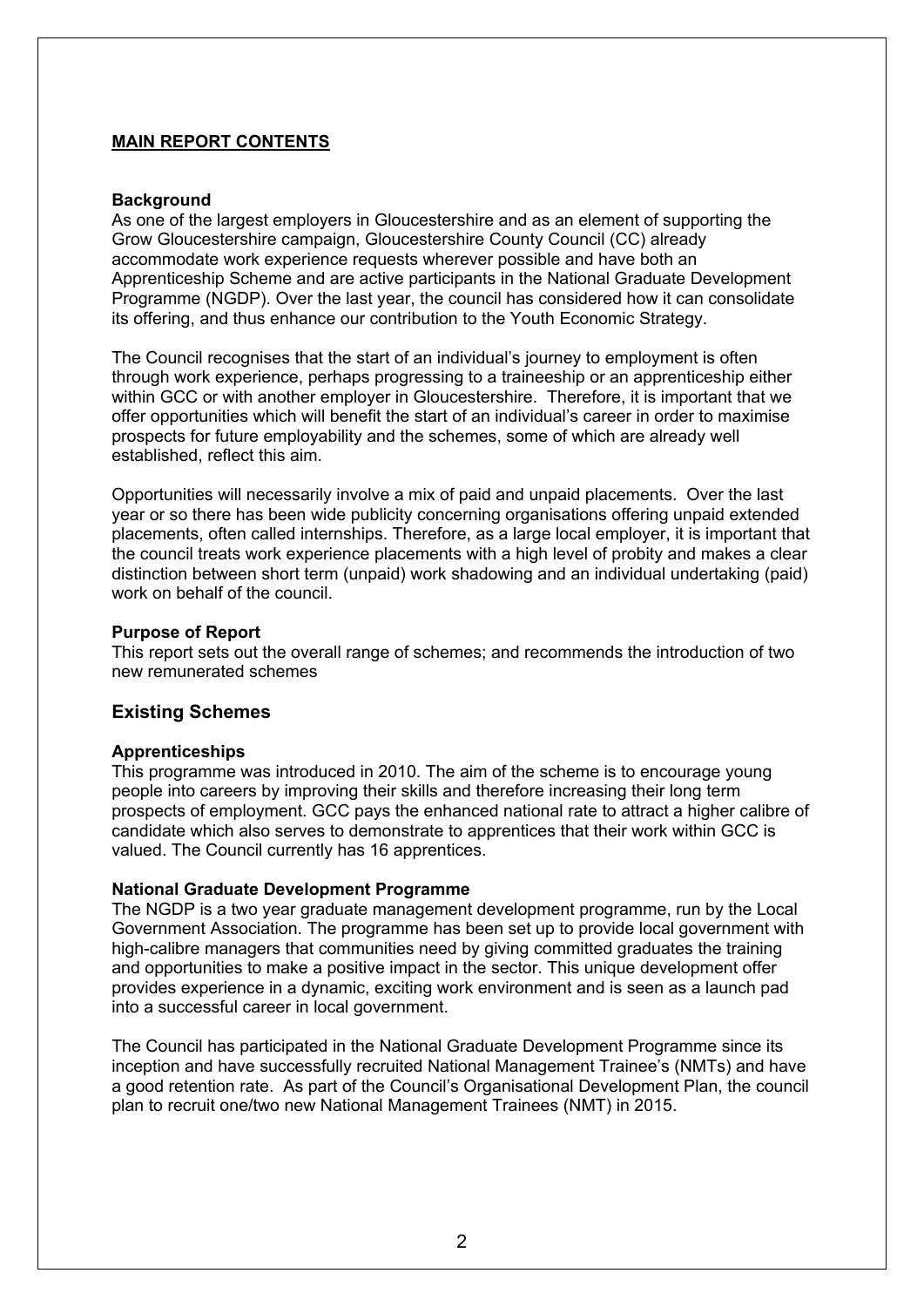National Graduate Trainees receive a salary in accordance with the LGA National Graduate Trainee pay scale. We actually pay slightly higher rate than the minimum "recommended" amount of £22,958.

### **Work Experience**

Gloucestershire County Council (GCC) recognises that work experience plays an important role in helping an individual to gain confidence in the workplace. GCC already offer unpaid placements on an ad hoc basis. The proposal is to make a clear distinction between placements up to a maximum of 4 weeks where no payment will be made and what constitutes paid work. Primarily placements up to 4 weeks will provide both work shadowing and opportunities to gain experience and a firsthand understanding of a structured work environment.

## **Recommendation**

To continue to accommodate work experience requests where possible. However, limit the placement length to a maximum of four weeks and ensure that it is clear that work shadowing is the primary objective and therefore will be unpaid.

# **Proposed Schemes**

## **Internships**

There is no legal or officially recognised definition of 'internship' it can be referred to as a placement whilst in higher or further education (usually lasting up to one year). For the purposes of the proposed GCC Internship Scheme, the key features are that it is:

- For individuals who are studying in higher or further education
- Supernumerary not covering a vacant post
- A combination of learning, development and tasks to meet organisational requirements
- Time-limited up to a maximum of one year (an open-ended arrangement is incompatible with the concept of internship).

#### **Payments**

There is a specific exclusion from the National Minimum Wage (NMW) for work experience placements of less than one year undertaken by students as part of a UK-based higher or further education course. However, the Chartered Institute of Personnel and Development (CIPD) believe there is a strong case for paying interns a bursary or salary. Therefore, in order to recruit high calibre individuals and acknowledge the contribution they make over a longer period, it is proposed GCC pays an allowance equivalent the local GCC National Minimum Wage Supplement.

Since internships will be paid, it will be necessary to advertise the internship, to ensure the widest possible pool of potential applicants is reached and the council complies with its equality policies.

#### **Recommendation**

To approve the above approach and agree that as part of the Organisational Development Plan to develop this approach further.